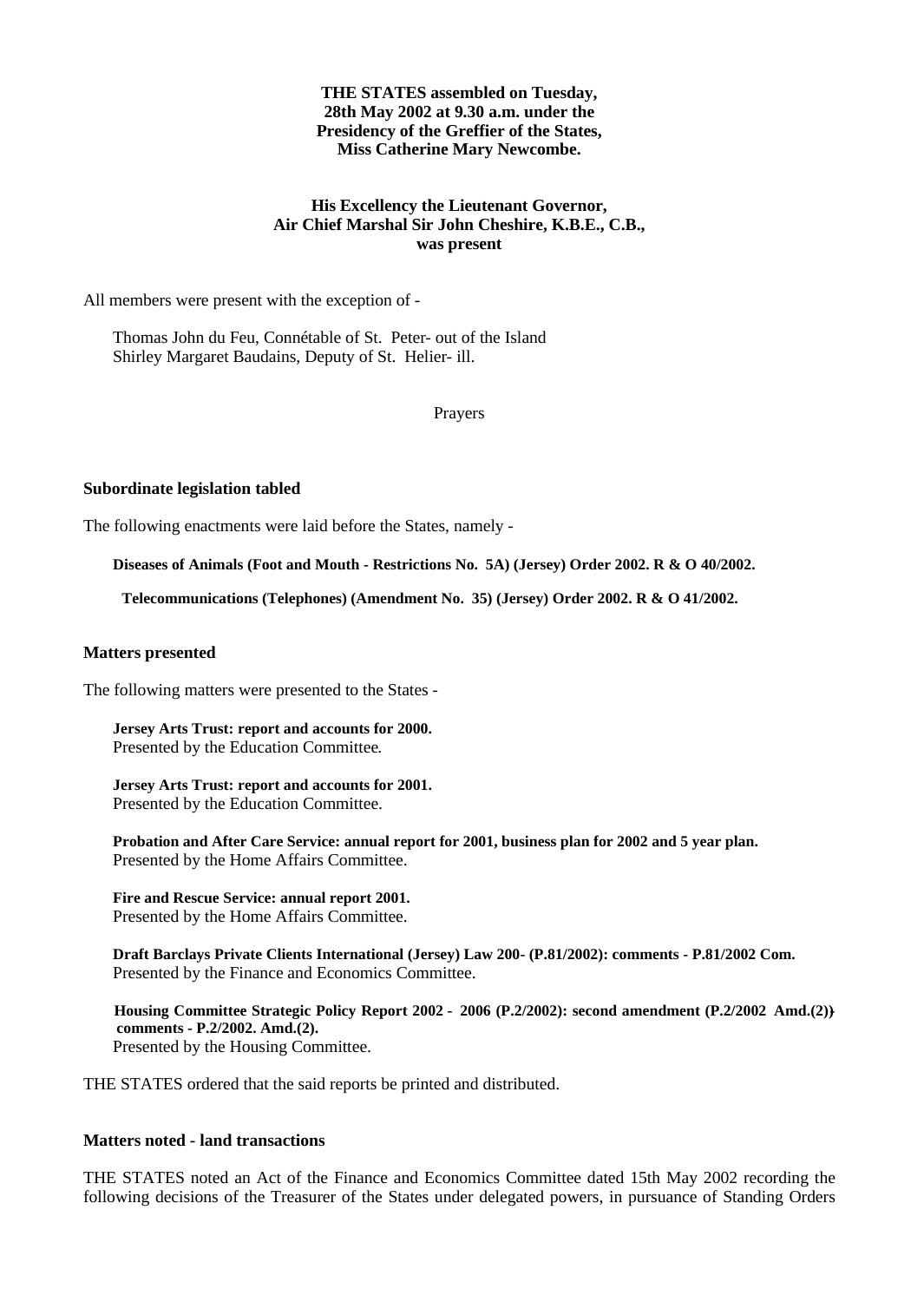relating to certain transactions in land -

- (a) as recommended by the Tourism Committee, the lease from the Crown in respect of the Island Foreshore, for a term of 99 years deemed to have commenced from 1st January 2000, at an initial annual rent of £4,500, with rent reviews every ten years, upwards only, based on a factor of 2.5 per cent a year or the equivalent increase in the prevailing level of the Jersey Retail Price Index, whichever was the lower. The lease was to contain a clause which prevented the Crown from offering the foreshore or any part thereof for sale or from accepting an offer to purchase the foreshore or any part thereof without the previous consent of the States of Jersey. Each party would be responsible for its own legal costs arising from this transaction;
- (b) as recommended by the Health and Social Services Committee, the lease from Mr. Jock Campbell Russell and Mrs. Susan Joy Russell, née Wilford, of the two-bedroom "(j)" category property known as No. 3 Oakdale Cottage, La Rue des Buttes, St. John, for a period of three years from 1st Ma 2002 at an annual rent of £14,250, payable monthly in advance, with annual rent reviews in line with the Jersey Retail Price Index, on the basis that each party would be responsible for the payment of its own legal costs arising from this transaction, with no deposits to be paid.

## **Matters lodged**

The following matters were lodged "au Greffe" -

 **Machinery of Government: proposed departmental structure and transitional arrangements (P.70/2002) amendment - P.70/2002 Amd.** Presented by Deputy G.C.L. Baudains of St. Clement.

 **Draft Police Procedures and Criminal Evidence (Jersey) Law 200- P.89/2002.** Presented by the Home Affairs Committee.

 **Draft Social Security (Amendment No. 15) (Jersey) Law 200- P.90/2002.** Presented by the Employment and Social Security Committee.

 **Victoria Chambers, The Esplanade, St. Helier: lease of 1st Floor office accommodation- P.91/2002.** Presented by the Industries Committee.

 **Field 574 and part of 573, Les Falaises de Fiquet, Beauport, St. Brelade: exchange of land- P.92/2002.** Presented by the Planning and Environment Committee.

#### **Meetings of the States: restriction of the length of Question Time - P.93/2002.**

Presented by Deputy A.J. Layzell of St. Brelade and referred to the Privileges and Procedures Committee.

 **Draft Island Planning (Amendment No. 8) (Jersey) Law 200- P.94/2002.** Presented by the Planning and Environment Committee.

#### **Arrangement of public business for the present meeting**

THE STATES agreed to defer consideration of the following matters from the present meeting to a later date -

Draft Rehabilitation of Offenders (Jersey) Law 2001 (Appointed Day) Act 200- P.63/2002. Lodged: 30th April 2002. *Legislation Committee.*

Draft Rehabilitation of Offenders (Exceptions) (Jersey) Regulations 200- P.64/2002. Lodged: 30th April 2002. *Legislation Committee.*

THE STATES agreed to defer consideration of the proposition concerning "Narkunda" and "Chantemerle",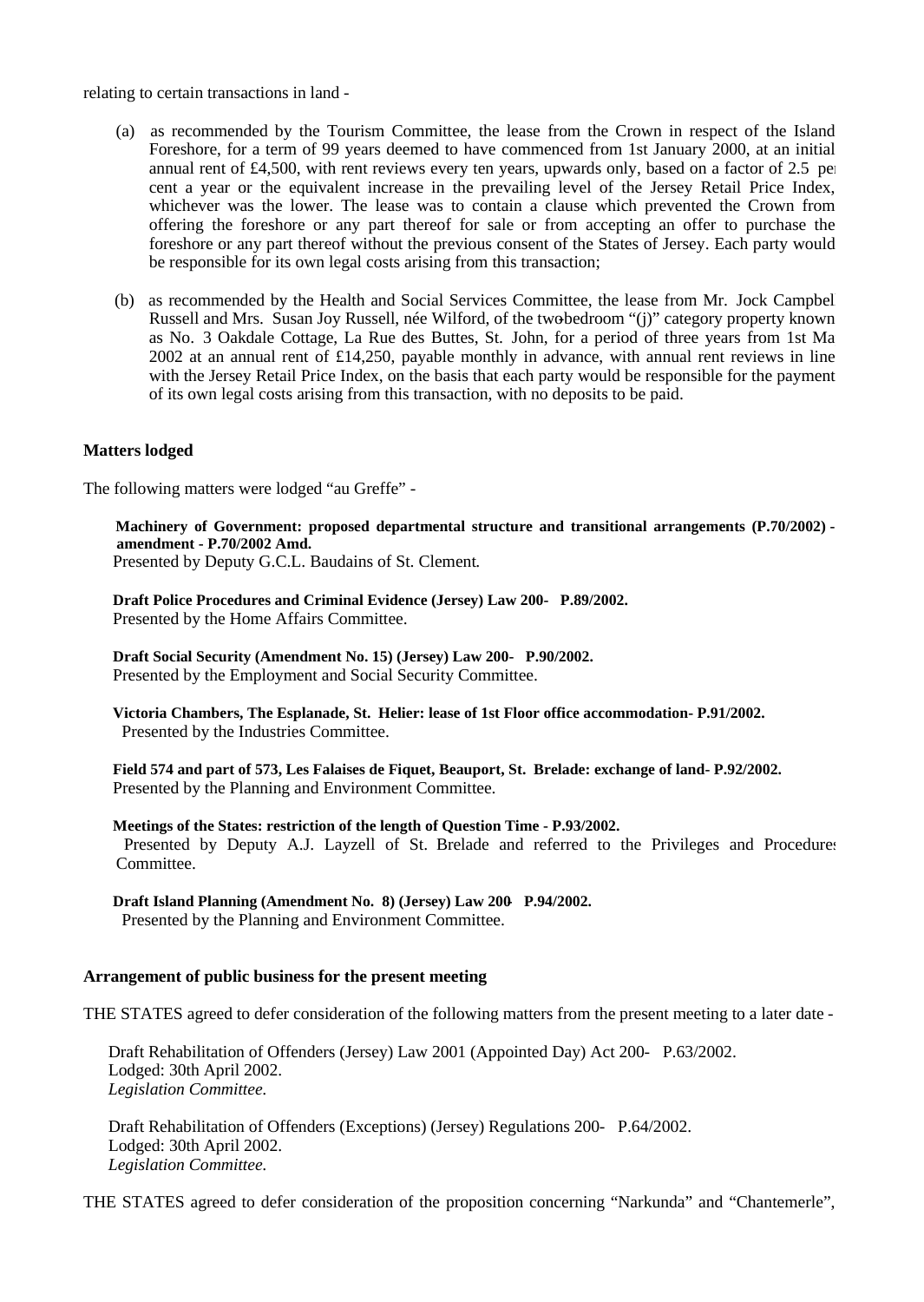West Hill, St. Helier: transfer of administration (P.78/2002 lodged"au Greffe" on 14th May 2002) from the present meeting to 11th June 2002.

## **Arrangement of public business for the next meeting on 11th June 2002**

THE STATES commenced consideration of matters to be considered at the next meeting on 11th June 2002 and adjourned discussion until after the lunch adjournment.

## **Referral of cases to the Jersey Advisory and Conciliation Service - question and answer** (Tape No. 738)

Senator Paul Vincent Francis Le Claire asked Senator Terence Augustine Le Sueur, President of the Employment and Social Security Committee, the following question -

"Would the President inform members -

- (a) how many Jersey employers have been reported to the Jersey Advisory and Conciliation Service (JACS) for failing to provide their employees with contracts and agreements in accordance with the Terms of Employment (Jersey) Regulations 2001?
- (b) how many of these cases have been referred to the Terms of Employment Officer for action, how many has this officer referred to the police with a recommendation for prosecution, and how many prosecutions have there been?
- (c) if the answer to the last question is 'none', why his Department has not referred to the Attorney General for consideration of prosecution any cases of continuing failure by employers to comply with the Regulations?"

The President of the Employment and Social Security Committee replied as follows -

- "(a) I am advised by the Jersey Advisory and Conciliation Service that, during its first 13 months in operation, only a relatively small number of employees have specifically enquired about the lack of any written terms of employment. It often comes to light when JACS staff are dealing with other complaints. They estimate that of the 2,500 clients who have come for advice, about 200 of those were either unsure about their written particulars or did not appear to have been issued with any.
- (b) Although JACS has taken over many responsibilities from the previous Industrial Relations Advisory Officer, it is not a regulatory body which can refer individual cases to the Terms of Employment Officer. Members will appreciate that JACS is an independent, impartial service and that to be an enforcer or 'policeman' would compromise its role.

 Indeed, as I indicated in my reply to Senator Stein at the last sitting of this Assembly, under the existing Terms of Employment (Jersey) Regulations it is basically only the employee or a person nominated by the employee for that purpose who can refer the omission to the Terms of Employment Officer.

 If any alleged breach came to light, JACS staff would normally contact employers to establish their position, in order to resolve the dispute if possible. Where necessary, employers would be made aware of their obligations, and advice and support would be offered to ensure matters were put right. Where the matter is unresolved, JACS will advise the individual how to make a complaint to the Terms of Employment Officer. A pro-forma document has been devised to make the task easier for the individual.

 I am advised that since January of this year 14 people have exercised this right, and these cases are currently in the hands of the Terms of Employment Officer for consideration. The Terms of Employment Officer does not initially set out to initiate a prosecution in the Courts, but will firstly make every attempt to educate employers to bring about voluntary compliance with the regulations.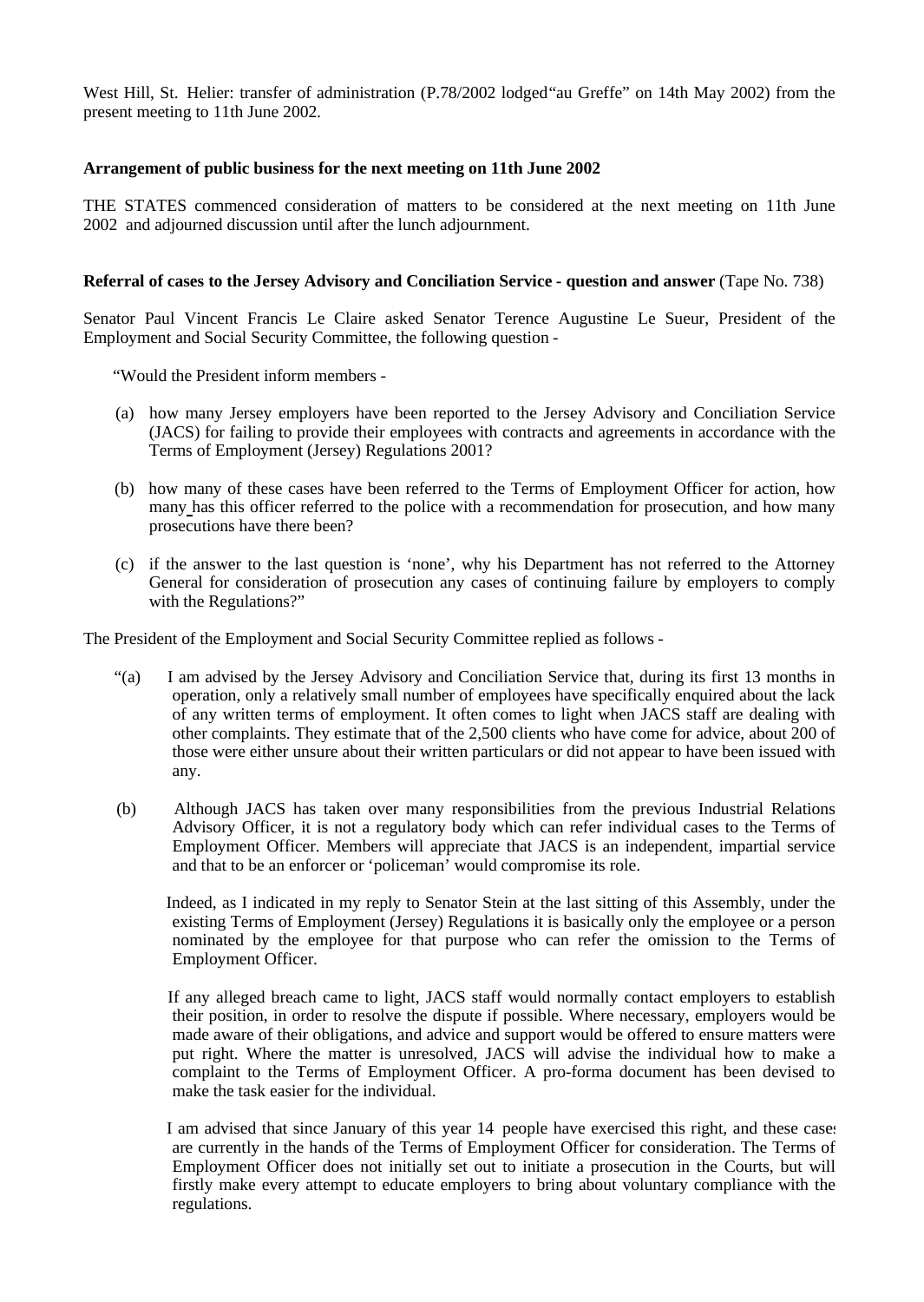During 2000 and 2001 I am advised that five cases were identified by the Terms of Employment Officer as suitable for referral to the States' Legal Advisers. Due to a number of legal reasons, no successful prosecutions have occurred.

 (c) The Terms of Employment Regulations which my Committee inherited do not provide any specific powers for the Employment and Social Security Department (or the previous Industrial Relations Committee) either to investigate alleged breaches or to refer matters to the Attorney General. The legal advice which the Committee has received has highlighted concerns both about the investigatory aspect and the enforceability of the current legislation. For this reason my Committee is strengthening and consolidating the Terms of Employment Regulations into the new Employment Law which I hope will come before the Assembly shortly. This will include provision for powers of investigation as well as a more effective enforcement through an Employment Tribunal. The new law will also set minimum standards so that any particulars are more meaningful."

### **Closure of the glasshouse units at the Howard Davis Farm - questions and answers** (Tape No. 738)

The Deputy of St. John asked Senator Jean Amy Le Maistre, President of the Agriculture and Fisheries Committee, the following questions -

- "1. In connexion with the closure of the glasshouse units at the Howard Davis Farm, will the President advise members -
	- (a) whether savings have been made since the closure, and if the answer is in the affirmative, in what area have these savings been used?
	- (b) whether it is the Committee's intention to keep the glasshouses closed in future and if so, will the units be demolished or leased to the industry?
	- (c) how many jobs within the Department have been lost because of the closure, or have the personnel been re-trained for other duties?
- 2. Several years ago the Committee of the day installed a power plant at the Howard Davis Centre as a stand alone unit in the event of power failure. Will the President advise members of the cost of installing that power plant, the number of times it has been used in an emergency, and whether it is the Committee's intention to try and recoup some of its investment by selling this equipment?"

The President of the Agriculture and Fisheries replied as follows **-**

"1.(a) It appears that the Deputy has been misinformed, as the glasshouse units have not been closed.

 The Committee decided on 14th February 2002 that no new trials would be undertaken unless they had the full support of the industry or that they could result in environmental benefits for the Island, such as a reduction in the use of chemicals.

 As a result of the Committee decision no new tomato trials are being undertaken this year. Also, I should state that some trial work is being undertaken for a commercial concern on a full cost recovery basis.

 It is estimated that the consequent saving for this year will be of the order of £27,700. This saving is being used to address the Committee's funding needs for the year: for example to pay for the major service required by the Fisheries Vessel, the Norman Le Brocq.

 (b) It is the Committee's intention to consult with the industry and other stakeholders, to ascertain which elements of research and development are considered to be essential or important. There is also clear potential, which is currently being explored by the Department, for further Research and Development to be undertaken on a fully commercial basis. Any decision on the future of the glasshouses will be made after the commercial potential and the industry requirements have been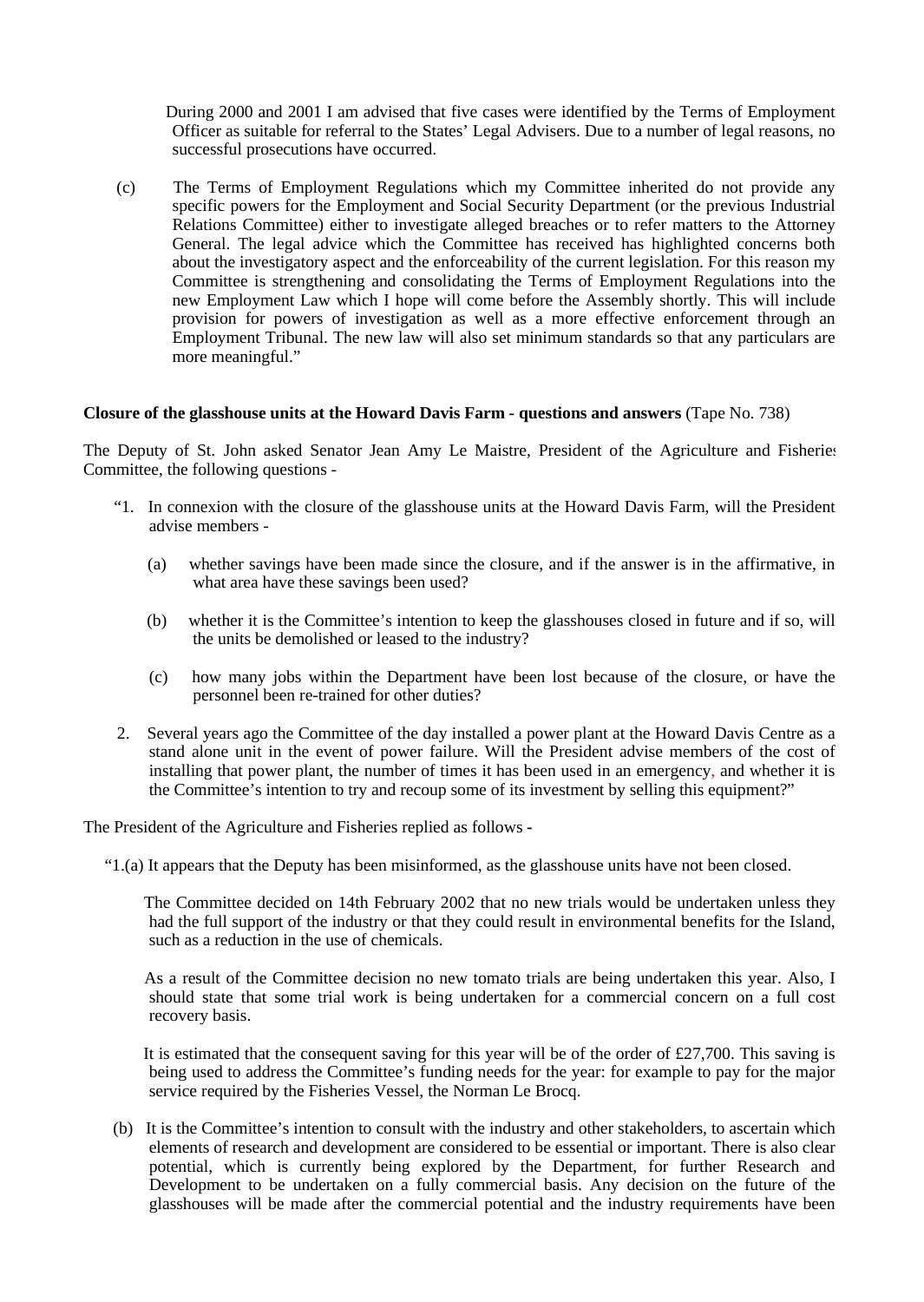properly evaluated.

- (c) As a consequence of not undertaking some of the trials previously proposed for the industry it is estimated that 2.43 man-years of labour will not be required. Some of this relates to seasonal workers who will not therefore be recruited. Fully employed staff not required for these trials are being redeployed to other work with the main objective of reducing overtime in the other services provided by the Department.
- 2. In 1997 a standby power generator was installed by Jersey Gas at the same time as the Department's power supply was being modernised. The generator was provided at no extra cost.

 The Department does not keep records of the number of times this generator has automatically operated. The generator is maintained and tested regularly. The Committee has no intention of selling this important back-up facility."

### **Cost of a firearms certificate - question and answer** (Tape No. 738)

The Deputy of St. Martin asked Deputy Alastair John Layzell of St. Brelade, President of the Home Affairs Committee, the following question -

 "Prior to the debate on the draft Firearms Law in November 1999 the President, in his capacity as rapporteur for the draft law, circulated to members a document entitled 'Draft Firearms Law at a Glance' which referred to the effect of the new law on various categories of firearms users and twice contained the statement 'Future: will have to obtain a firearms certificate from his Connétable. Cost £5.00. Length of certificate: five years'. The President also informed a well-attended public meeting held before the debate that the cost of the new firearms certificate would 'effectively stay the same'. Would the President advise members what substantial changes have taken place since the debate to justify the 500 per cent increase in the cost of a firearms certificate as set out in Article 2(5) of the Firearms (General Provisions) (Jersey) Order 2001?"

The President of the Home Affairs Committee replied as follows -

 "At the time of the debate on the new Firearms (Jersey) Law in 1999, it was the intention of the then Defence Committee that the fee for the grant and variation of a firearms certificate would remain the same as it had been under the 1956 Law.

 Two years later, when the new law was ready to be introduced, the Home Affairs Committee asked the Comité des Connétables to indicate what it would regard as a suitable fee. (The Connétable is, of course, the issuing authority.)

 At its meeting in September 2001, having considered that the fees for the grant, renewal or variation of a firearms certificate had not increased since 1st January 1993, and the fee for a Port d'Armes (at 25 pence) had never changed since its introduction in 1879, the Comité recommended to the Home Affairs Committee the following level of fees -

| Grant, renewal or replacement of a firearm $\vert$ £25.00<br>certificate |        |
|--------------------------------------------------------------------------|--------|
|                                                                          |        |
| Variation of a firearm certificate to increase                           | £10.00 |
| the number of firearms to which the certificate                          |        |
| relates (there is no charge if the number of                             |        |
| firearms remains the same or if there is a                               |        |
| reduction in the number of firearms held).                               |        |

 In recommending these fees the Comité had regard to the longer period for which a certificate would be valid (an increase from three to five years) and that the administration mirrored that for the issue of a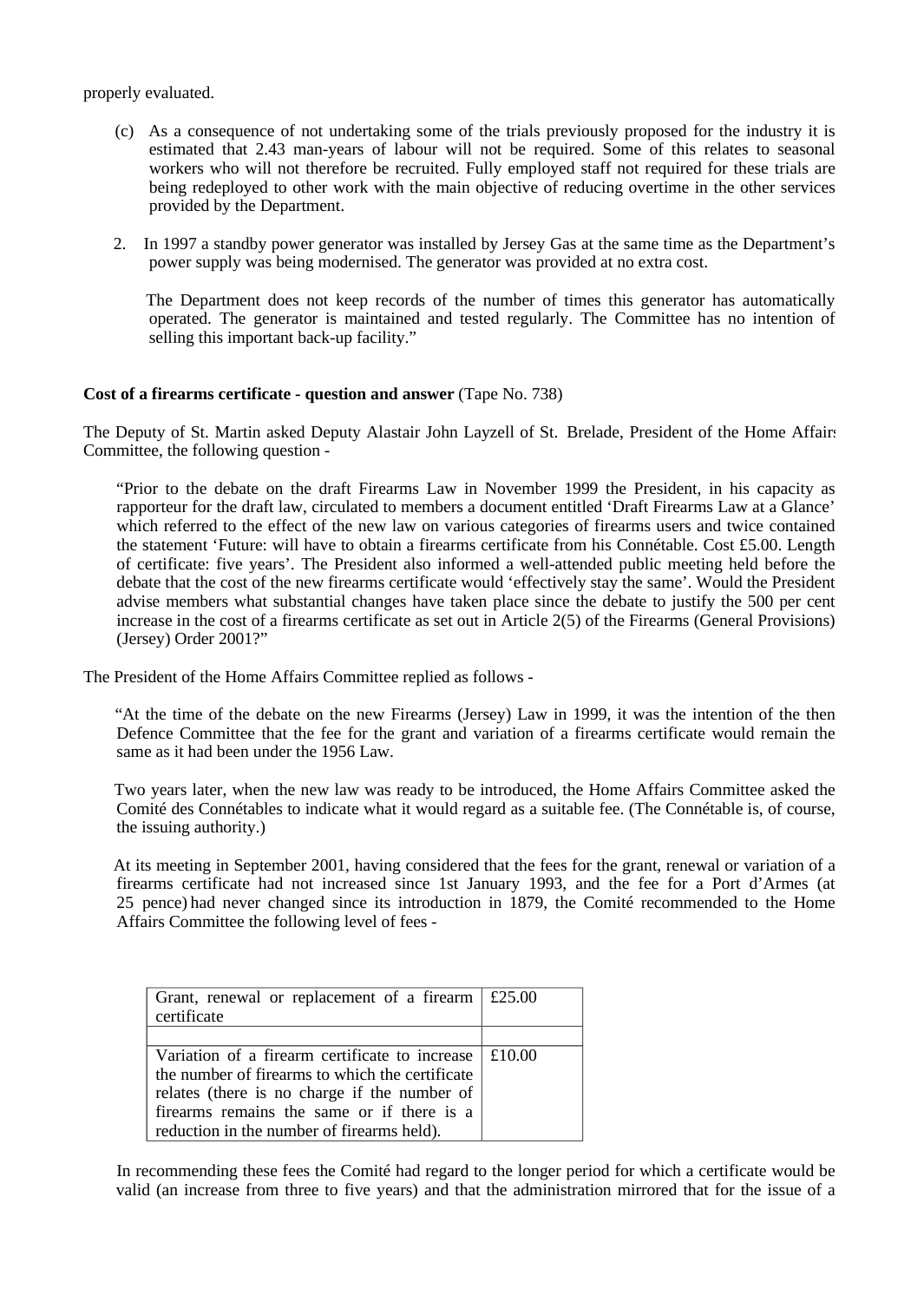driving licence for which the fee is also £25.00."

### **Public access to the decision conference process - question and answer** (Tape No. 738)

Senator Stuart Syvret asked Senator Frank Harrison Walker, President of the Finance and Economics Committee, the following question -

 "The Finance and Economics Committee has arranged for a 'Decision Conference' process to take place on 12th June 2002, at which major Committee Presidents and Chief Officers will discuss the States major capital projects programme and examine the 2004 revenue expenditure process.

Would the President inform members -

- (a) whether he personally would support opening the forthcoming 'Decision Conference' discussions to the public and journalists as observers?
- (b) if, as President of the organising Committee, he would seek the agreement of the relevant Committee Presidents in respect of making the meeting open to the public and making public the associated documentation?

 Should answers to the above questions be negative, will the President provide a detailed explanation of the reasons for opposing public access?"

The President of the Finance and Economics Committee replied as follows -

 "(a) Under the Public Access to Official Information Code of Practice, information and meetings involving draft policy in the course of development are not normally open to the public. The 'Decision Conference' discussions clearly come under that category.

 This meeting will not be making any decisions on the allocation of resources. It will be formulating proposals on the capital programme which will be put to the States in the Resource Plan. The States can, of course, accept, reject, or amend these proposals.

 I believe that the public and media being present might constrain open and frank debate and lead to a reluctance to propose and consider radical options. For this reason most meetings of a similar nature in most democratic countries are not held in public. I therefore do not personally support opening the meeting as the question suggests.

 (b) Over the weekend I have sought the views of all the Presidents I could contact, and they are unanimously opposed to opening the meeting to the media and the public for similar reasons to my own."

### **Pupils' parking - question and answer** (Tape No. 738)

Deputy Celia Joyce Scott Warren of St. Saviour, asked Senator Leonard Norman, President of the Education Committee, the following question -

- "(a) Would the President inform the Assembly of the reason why it has been and still remains the policy of the Committee not to allow pupils to park in school car parks?
- (b) What responsibility does the Committee have to those students who do have to park away from their school as a result of the above policy, given that those students who are under 18 are, in law, minors?
- (c) Does the President accept that with the majority of secondary schools located in the Parish of St. Saviour, this policy is in fact to the detriment of the parishioners of St. Saviour?

The President of the Education Committee replied as follows -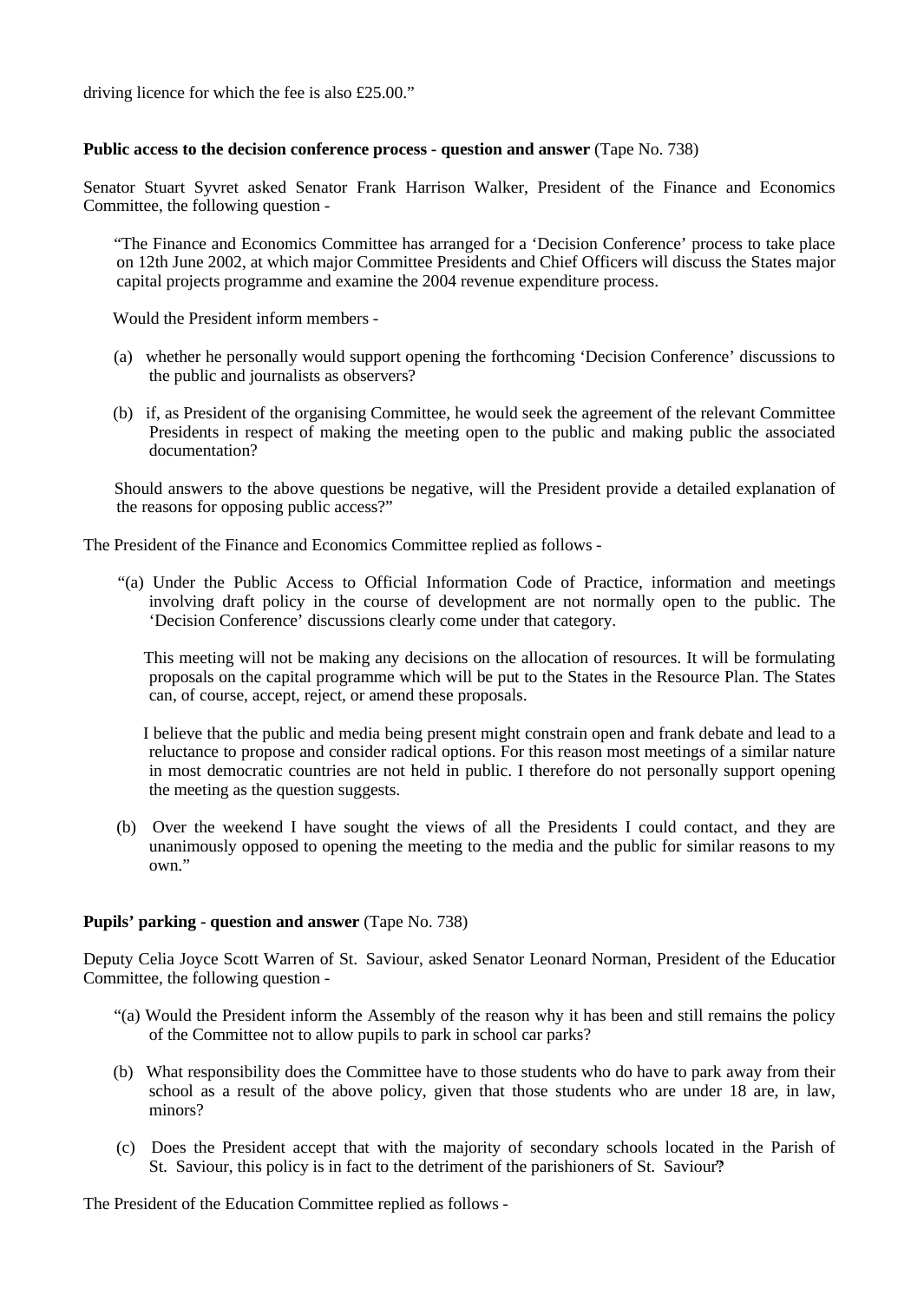- (a) The Education Committee does not provide car parking facilities specifically for students, but, depending upon the amount of car-parking space which is available, individual schools and Colleges may make provision for a number of student vehicles to be parked within the school or college grounds. However, as all schools with sixth forms occupy restricted sites the amount of parking space available is inevitably limited.
- (b) The Education Committee has a duty of care for all students who are on school premises or engaged in activities which are authorised by the school. This duty of care does not extend to students travelling to and from school or at other times, although the Committee does provide crossing patrols close to several school entrances where there is a recognised risk to their safety.
- (c) The Committee's provision for car parking and that which is made by individual schools and colleges is not, of itself, detrimental to the parishioners of St. Saviour. However, it is accepted that inconsiderate parking by any individuals may well be a source of inconvenience to others."

### **Survey on household income in Jersey in 2002 - question and answer** (Tape No. 738)

The Deputy of St. John asked Senator Terence Augustine Le Sueur, President of the Employment and Social Security Committee, the following question -

 "On 10th May 2002 letters were sent to some households requesting information on household income in Jersey in 2002. It states in the letter that the researcher, and I quote, 'will be asking for income information about all the people living at the address not just yourself so it would be useful to have a salary or wage slip and any other relevant information handy when they call'.

- (a) would the President advise members of the estimated cost of this survey?
- (b) would the President explain why this survey is necessary given that this information would be available from other sources?
- (c) would he explain why the letter was posted in the United Kingdom although it was signed by the Head of Statistics?
- (d) is the President satisfied that this survey is not an intrusion into people's affairs, and does he agree that the survey may cause great difficulties in a household where the occupiers may keep their affairs separate for any number of reasons?
- (e) would the President explain whether the Committee gave detailed consideration to these questions before the survey was sanctioned?"

The President of the Employment and Social Security Committee replied as follows -

 "Responsibility for the operational activities of the Income Distribution Survey rests with the Statistics Unit which comes under the authority of the Policy and Resources Department. These answers have been prepared with the help of information supplied to me by Mr. John Imber, a member of that Departmen and head of the Statistics Unit.

- (a) The survey is proposed to be undertaken in two parts, the first being a trial sample to ascertain whether any modifications are required before proceeding to a second phase involving a larger sample of the local population. The cost of the first phase is in the order of £30,000. The cost of the second phase has not yet been finalised pending a review of the first phase, but is expected to be of the order of £175,000. These costs need to be set in perspective against the magnitude of the sums to be considered in part (b) of this answer.
- (b) The survey is necessary for a variety of reasons, primarily connected with obtaining better information on which to base States' decisions. One example is the way in which any proposed new fiscal measures might impact upon the population. Another is the cost of any proposed Low Income Support System, which would impact primarily on the less well off, whose incomes are currently not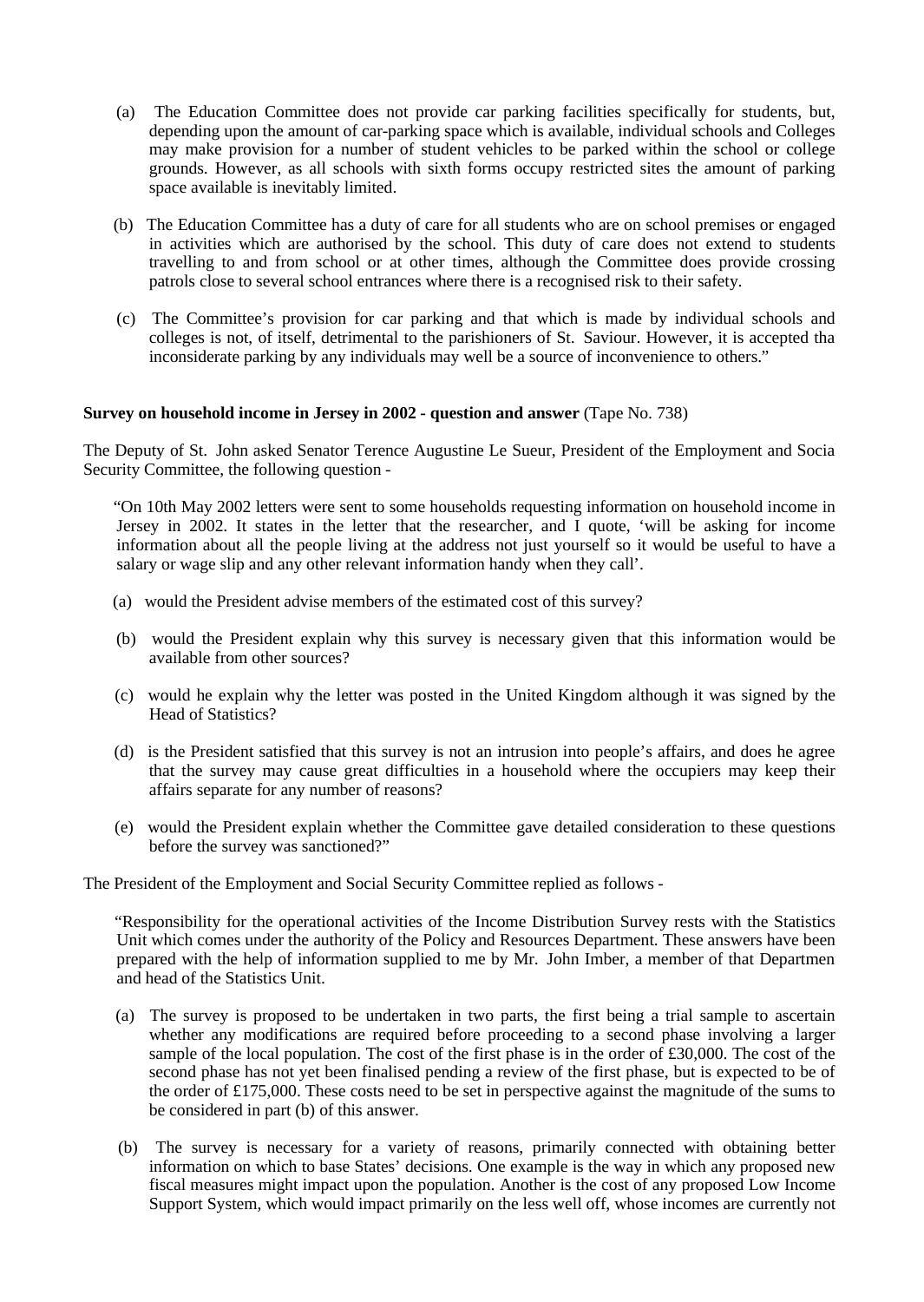- known in the required detail. The information required of households relates to both gross and net income, and would include such details as benefits in kind. Contrary to the question, the information is not already available from any other source. Had it been available, for example from the Income Tax Department, an income distribution survey of this form would not be necessary.
	- (c) The letter to which the Deputy refers was posted in the United Kingdom because the research organisation carrying out the Income Distribution Survey is based in the United Kingdom. The sample was selected in the U.K. to guarantee confidentiality, and not even the Head of Statistics knows which households have been chosen. It is nevertheless his responsibility to assure clients that this is a bona fide survey being carried out officially on behalf of the States.
	- (d) Yes. There is no doubt that the survey asks for a good deal of information that some people will regard as sensitive. That is why participation in the survey is voluntary. As with the census, the information gathered will be kept entirely confidential and no individual details will be disclosed. Occupiers of a dwelling who live separately, e.g. lodgers, are regarded as separate households and asked to respond separately.
	- (e) As I have already said, the survey was carried out under the auspices of the Statistical Unit of the Policy and Resources Department. The design of a survey questionnaire is a matter for professionals, and a Steering Group has been set up, chaired by the Head of Statistics in the Policy and Resources Department, and involving officers from several departments having an interest in the subject. I can confirm that an officer from the Employment and Social Security Department does form part of that steering group and did review the questions. Although not a member of the steering group, I also received a copy of, and commented on, the draft questions before they were finalised."

## **Population policy - questions and answers** (Tape No. 738)

Senator Stuart Syvret asked Senator Pierre François Horsfall, President of the Policy and Resources Committee, the following questions -

- "1. Will the President inform the Assembly whether the Committee examined in detail alternative policy options when considering population issues prior to the production of the Committee's draft Population Policy, and if so will he provide for the Assembly a detailed account of those options including a description of the advantages and disadvantages of each?
- 2. If the Committee did not undertake a detailed evaluation of alternative policy responses to the issues of population, will the President inform the Assembly why, and will he undertake to investigate and evaluate such alternative policy responses and make fully public the results?"

The President of the Policy and Resources Committee replied as follows -

 "1.(a) The Committee considered a wide range of issues, evidence and possible policy responses in preparing its draft Population Policy report that was published in March 2002. This included looking thoroughly at all the statistical scenarios based on expert advice. Given the ageing of the population over the next two or three decades, the Island faces an unsustainable future if the demographic profile is not satisfactorily balanced between those of working age and those who are not. The Committee was also very mindful, as clearly indicated in the draft report, that the majority of the aggregate increase in population between 1991-2001 was due to the number of births exceeding the number of deaths, a natural phenomenon that we have no option but to seek to manage in the best way we can.

 The Committee's analysis of all the issues surrounding population, and the evidence and considerations which underpin it, is a continuum. We have sought to weigh all the main relevant factors as work has proceeded and new information has emerged that we did not have before. The Committee did, however, reach an early view that the population policy set in 1997 (the objective of keeping the population at or below the 1995 level) was not viable as a policy option as it is subject to a number of factors beyond States control.

(b) I have nothing to add to my first answer.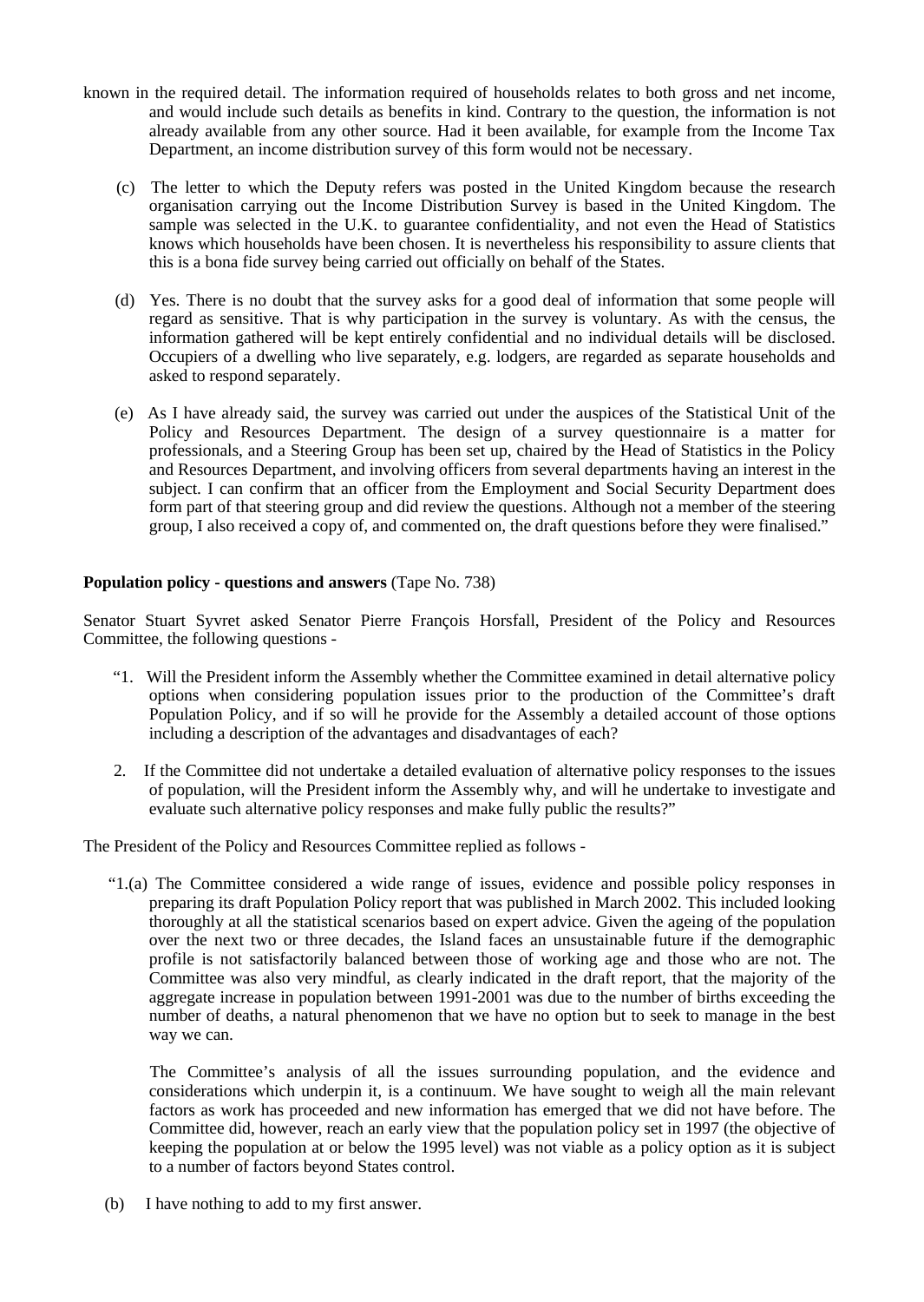2.(a) The Committee has certainly not 'ignored' the findings and recommended policy options in 'Jersey into the Millennium'. In relation to population, that report recommended six policy options, at page 68. One of these was about responding to the Clothier Report because of the link between good governance and sustainability. One was about the need for a lifelong learning strategy. One was about the best way of monitoring population change between censuses. One was about developing a 'smart card'. These recommendations already form part of the Committee's basic policy, as indicated in the Committee's draft population policy and in other reports.

 'Jersey into the Millennium' has two other recommended policy options on population. One of these is to evaluate and agree a series of measures designed to maintain sustainable growth without population growth. That task is of course at the heart of the work that has been in hand on population policy, but it now has to be coupled with the detailed results of the Census including in particular the projected ageing of the population. The other recommendation in 'Jersey into the Millennium' is to 'agree a population level no higher than 89,000'. That is, of course, an increase of some 1,800 persons over the 2001 census figure. The Committee does not agree that a policy of setting a size for the population is the right way to proceed because the States has not got the means to deliver it. This applies whether one is talking about setting, as a target, a higher figure than we actually now have, as the Environmental Adviser's report proposes, or a lower figure, as I know certain members, and others, would in theory like to see.

 'Jersey into the Millennium' contains much interesting and important material on environmental issues. A good many of its proposals are already in, for example, the Island Plan and the Public Services Committee's work on waste management strategy. They have also been addressed in my Committee's work on population policy - including the crucial question of the interaction between housing and poverty, where the Environmental Adviser's report is absolutely right to say that a key focus of policy must be to break the cycle of poverty. Tackling this particular issue has many strands, none of them easy, but breaking down the two-tier housing system is one of them and that too is, of course, a key proposal in the draft population policy document.

 'Jersey into the Millennium' is a valuable piece of work backing up a range of policy actions already in train, several of which are in the process of coming to this Assembly for debate and, I hope, approval.

 (b) The Committee is on the point of lodging its population policy proposals for debate by the States. These will reflect the very constructive public discussion that has taken place since the draft report was published in March. 2002 The proposals, and the report accompanying them, will have been the product of a good deal of work by a number of people, both officers and Committee members, who have all made their input. The task now is to have the States debate that I know many members are very keen to have, and not to have yet more reports."

## **Jersey Arts Trust - statement**

Senator Leonard Norman, President of the Education Committee, made a statement in the following terms -

 "I have the honour to present the Report and Accounts prepared by the Jersey Arts Trust for the years 2000 and 2001 which have been circulated to all members.

The Reports chart the successes of the Trust in important areas.

Firstly, the provision of important performance venues with the restoration of the Opera House, which has been faithfully restored and improved to provide a theatre in which our community may take justifiable pride, and the partial redevelopment of St. James as a flexible space for a variety of events.

Secondly, the Trust has, through providing grants for local individuals and small organisations supported performances, exhibitions and activities which have attracted audiences exceeding 20,000 people. These events include the Jersey Eisteddfod which, with almost 6,000 entries in a wide range of categories is one of the most successful of such events in the British Isles.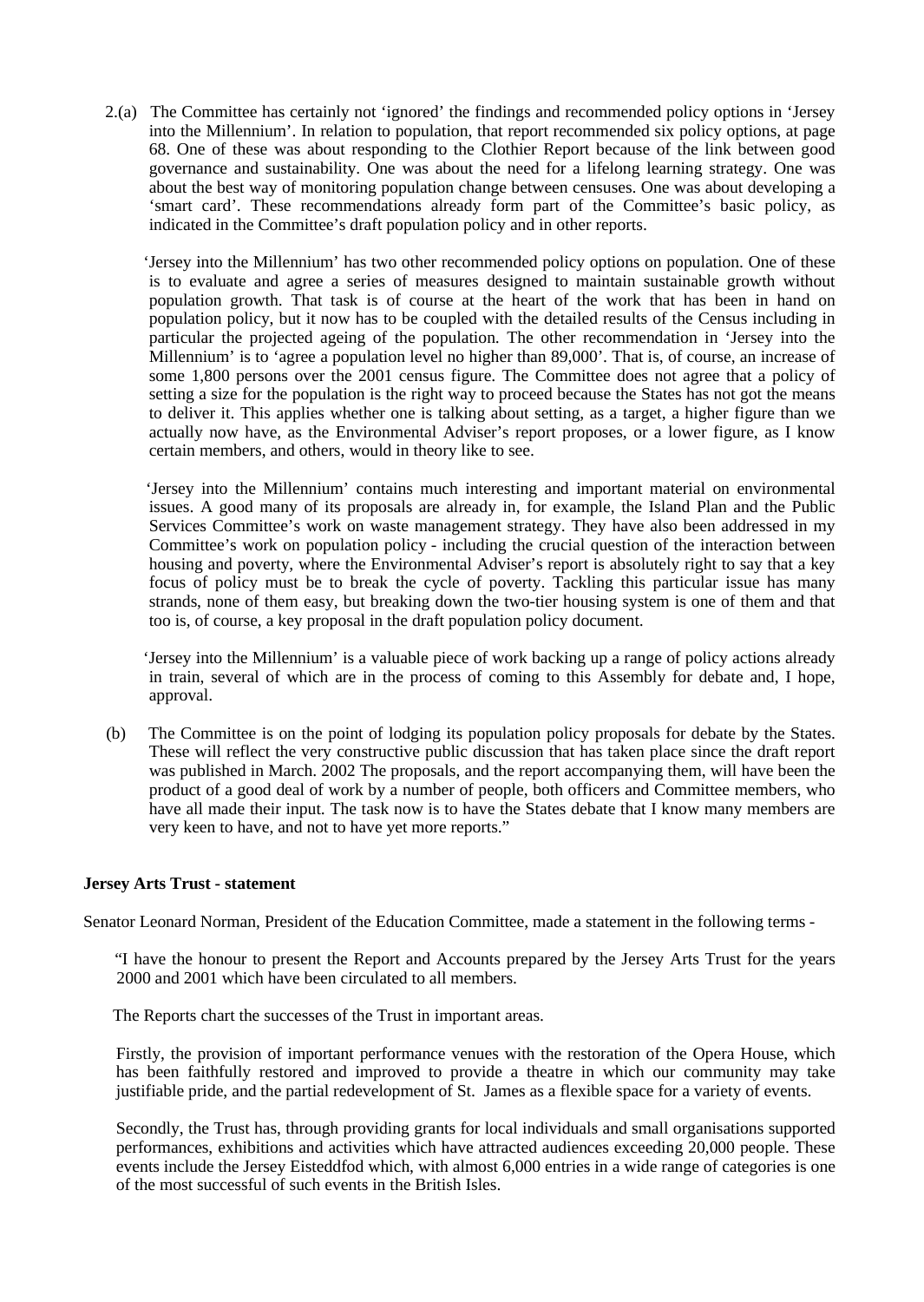Thirdly working with a range of States and private organisations, the Trust has supported a diverse range of Festivals which have provided pleasurable experiences for residents and visitors alike.

 Alongside this work, the Trust has developed its advisory work to develop the arts and crafts through its support to individual artists and event organisers and has promoted their efforts through its popular publication 'Artscene'.

 Members will appreciate that the work of the Trust would be meaningless without all those who are actively engaged in the cultural life of our Island. This army of volunteers who work tirelessly in the arts deserve our thanks and appreciation. One of these is Sir Peter Crill who retired on 1st January this year after six years of devoted service as Chairman of the Trust.

 It is regrettable that despite the tremendous efforts of so many, the Trust is confronted by major financial challenges as highlighted by Senator Bailhache in her recent responses to questions in this Chamber. At the root of these difficulties is the funding for the Opera House as yet to be satisfactorily resolved with the Finance and Economics Committee. I trust that the Trust will be relieved of this burden so that we may look forward to enabling the network of people, organisations and venues to continue to engage in and offer the best of cultural experiences for all."

#### **Planning policies relating to tourism - statement**

Senator Nigel Lewis Quérée, President of the Planning and Environment Committee, made a statement in the following terms -

 "On 30th April 2002 the Planning and Environment Committee lodged, after consultation, the proposed Jersey Island Plan 2002 for debate by the States on 25th June 2002. The Committee wished to allow sufficient time for political consideration of its contents in advance of the debate. Section 11 of the Plan sets out policy proposals which will provide a framework for land use planning decisions for Tourism in combination with policies set out in Sections 4, 5 and 6 of the Plan.

 Following the lodging on 30th April 2002, the President and Chief Officer of the Tourism Committee met with the Planning and Environment Committee to discuss issues arising from the application of the prime sites policy. This policy has been in place since 1999 and is set out under Policy TR2 of the new Plan. The Tourism Committee with the President and Chief Officer of the Planning and Environment Committee then held a special meeting to consult on these issues with the Tourism Industry, represented by the Jersey Hospitality Association, the Jersey Chamber of Commerce and the Jersey Attractions Group. At that meeting it was agreed by both Committees that Mr. Martin Bralsford, President of the Jersey Chamber of Commerce and Acting Chairman of its Tourism Sub-Committee, would be requested to act in an independent capacity to advise on the commercial impact of the existing prime site policy and facilitate further discussion with members of the industry.

 Last Thursday, 23rd May, Members of the Planning and Environment and Tourism Committees received a presentation from Mr. Bralsford setting out an objective evaluation of the prime site policy and its future contribution to sustaining a viable tourism industry in the Island as required and supported in the States' approved strategic policies.

 The prime site policy was introduced in November 1999 by agreement between the Planning and Environment, Tourism, Finance and Economics and Housing Committees in response to the situation pertaining at that time. Speculative approaches from developers of private sector housing were causing serious concerns for the industry. The policy was designed to identify those properties which were of value to the future of the tourism industry and should be retained if viable, and those sites which could be released. Those latter sites have made a valuable contribution to the housing supply. In addition, removing tourism beds which were inappropriate to demand was of benefit to the industry as a whole.

 Mr. Bralsford recognised that all concerned have a strong interest in maintaining a vigorous tourism industry which is essential for the future prosperity of the whole Island. He reminded us that the States strategic policies set out in **'**2000 and Beyond**'** also encourage a minimum of States control over business consistent with the interests of attaining a balanced economy, especially highlighting the potential contribution of tourism. The Chamber of Commerce accept that the prime site policy was well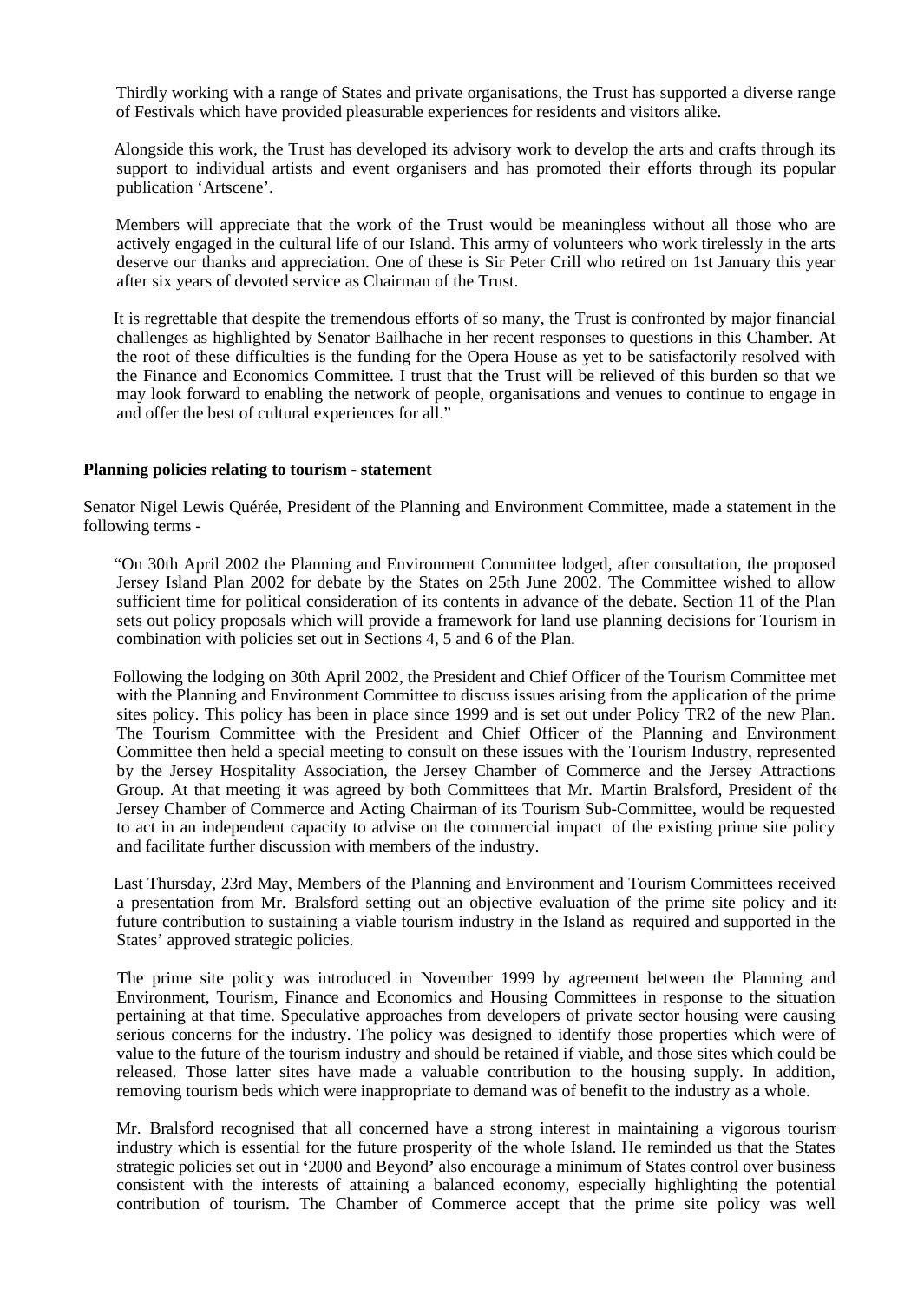intentioned and beneficial at the time. However, negative interventions in the market often create unpredictable and perverse outcomes. In this case, continuation of the prime site policy would not encourage the investment in the industry that other policies in the Island Plan are seeking to facilitate. The Committees were advised that at this critical and uncertain time for the industry it was preferable for market forces to be allowed to operate with the minimum of distortion from States interventions.

 The Planning and Environment and Tourism Committees believe that the particular circumstances which created the need for the prime site policy have now abated. There is evidence that there will be a closer balance between the supply and demand for housing in the foreseeable future, with developments in train and the proposals in section 8 of the proposed Island Plan. The Committees have therefore decided to advise the States that the prime site policy will be discontinued forthwith. The Planning and Environment Committee also intends to lodge an amended draft of Section 11 of the Island Plan in time to allow the States debate to proceed as planned. The changes to the proposed policy will remove prime site policy TR2 and effect adjustments to other policies designed to ensure that the Plan's focus in this area is entirely positive in its effects. These policies are designed to facilitate new investment in the industry to the extent that that is possible within land use policies alone. The Tourism Committee will continue discussions on measures to further encourage the tourism industry.

 Both Committees believe strongly that there is now an opportunity for a new beginning to build confidence in the future industry and ensure that the Island's unique natural, historic, cultural and environmental advantages can play their full part in sustaining our future. It is essential that all parties, including members of the industry, enter into the new spirit with enthusiasm and a positive expectation of the outcome. The Planning and Environment Committee has played its part and asks others to reflect that they might also.

 On behalf of both Committees, I would like to thank Mr. Martin Bralsford for the considerable time and effort he has taken from his busy schedule to assist with the resolution of this difficult issue.

### **Machinery of Government: establishment of an Appointments Commission - P.52/2002 and comments**

THE STATES commenced consideration of a proposition of the Policy and Resources Committee regarding the establishment of an Appointment Commission (P.52/2002) and, after discussion, deferred further consideration until later in the meeting.

## **Draft Housing (Amendment No. 10) (Jersey) Law 200- P.54/2002**

THE STATES**,** subject to the sanction of Her Most Excellent Majesty in Council, adopted a Law entitled the Housing (Amendment No. 10) (Jersey) Law 2002.

#### **Agent of the Impôts: appointment - P.79/2002**

The Greffier of the States, in accordance with Article 4(2) of the Customs and Excise (Jersey) Law 1999 and Standing Order No. 46(2), ordered the withdrawal of Strangers and the closing of the doors of the Chamber in order that the appointment of the Agent of the Impôts be debated in camera**.**

THE STATES deliberated in camera a proposition of the Finance and Economics Committee and in accordance with Article 4 of the Customs and Excise (Jersey) Law 1999, the appointment of Mr. Stephen Cole as Agent of the Impôts with effect from 1st June 2002, and voted in public assembly by ballot.

THE STATES, after the lunch adjournment, were informed by the Deputy Bailiff of the result of the ballot as follows -

| In favour | 43 |
|-----------|----|
| Against   |    |

**Change in Presidency**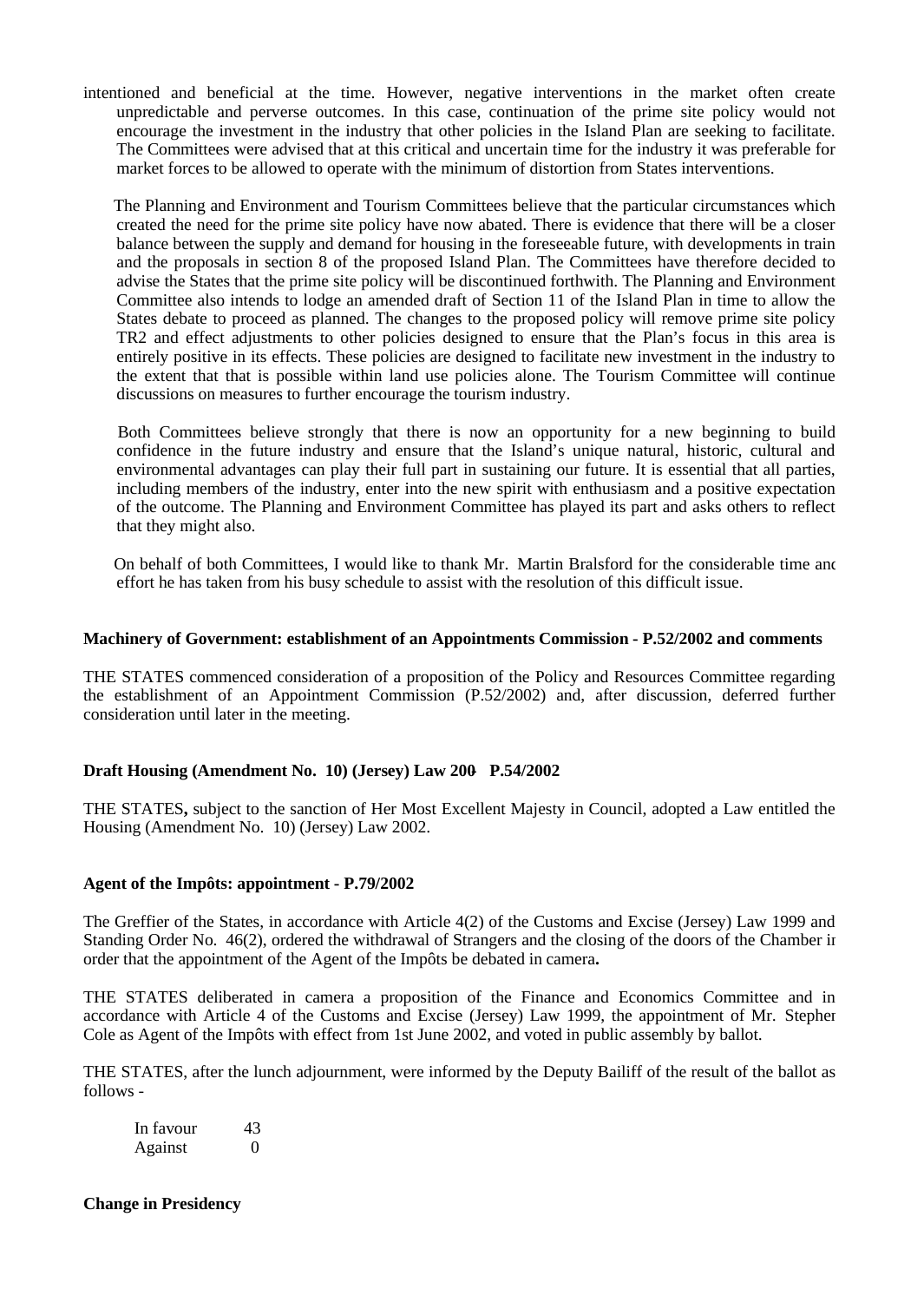The meeting resumed after the lunch adjournment under the Presidency of the Deputy Bailiff, Mr. Michael Cameron St. John Birt.

#### **Connétable of St. Peter - attendance**

Mr. Thomas John du Feu, Connétable of St. Peter, having returned to the Island following the lunch adjournment, was present for the remainder of the meeting.

### **Arrangement of public business for the next meeting on 11th June 2002**

THE STATES resumed consideration of the arrangement of public business and confirmed that the following matters lodged "au Greffe" would be considered at the next meeting on 11th June 2002 -

 Draft Road Traffic (No. 53) (Jersey) Regulations 200- 2002 - P.66/2002. Lodged: 14th May 2002. *Home Affairs Committee.*

 Draft Act amending further the Act of the States dated the 4th day of December 1990, establishing a Scheme to provide compensation for victims of crimes of violence - P.76/2002. Lodged: 14th May 2002. *Home Affairs Committee.*

"Narkunda" and "Chantemerle", West Hill, St. Helier: transfer of administration- P.78/2002. Lodged: 14th May 2002. *Public Services Committee.*

Optometrists (Ophthalmic Opticians): issue of written prescriptions. Lodged: 14th May 2002 and referred to the Health and Social Services Committee. *Industries Committee.*

 Draft Community Provisions Dual-Use Items (Export Control) (Jersey) Regulations 200- P.86/2002. Lodged: 21st May 2002. *Finance and Economics Committee.*

 Draft Community Provisions (Control of Exports of Dual-Use Items and Technology) (Application) (Jersey) Regulations 200- P.87/2002. Lodged: 21st May 2002. *Finance and Economics Committee.*

Victoria Chambers, The Esplanade, St. Helier: lease of 1st Floor office accommodation- P.91/2002. Lodged: 28th May 2002. *Industries Committee.*

#### **Arrangement of public business: frequency of meetings**

THE STATES, adopting a proposition of Senator Pierre François Horsfall, O.B.E., and in the light of the amount of business required to be considered during the current session, agreed to meet weekly until the end of the first session and, in order to complete consideration of major items of public business, to re-convene on the Wednesday immediately following a States' meeting if necessary.

#### **Machinery of Government: establishment of an Appointments Commission - P.52/2002 and comments**

THE STATES resumed consideration of the proposition of the Policy and Resources Committee and adopting the proposition, referred to their Act dated 28th September 2001 in which they approved the establishment of an independent Appointments Commission, comprising persons who were not members of the States, with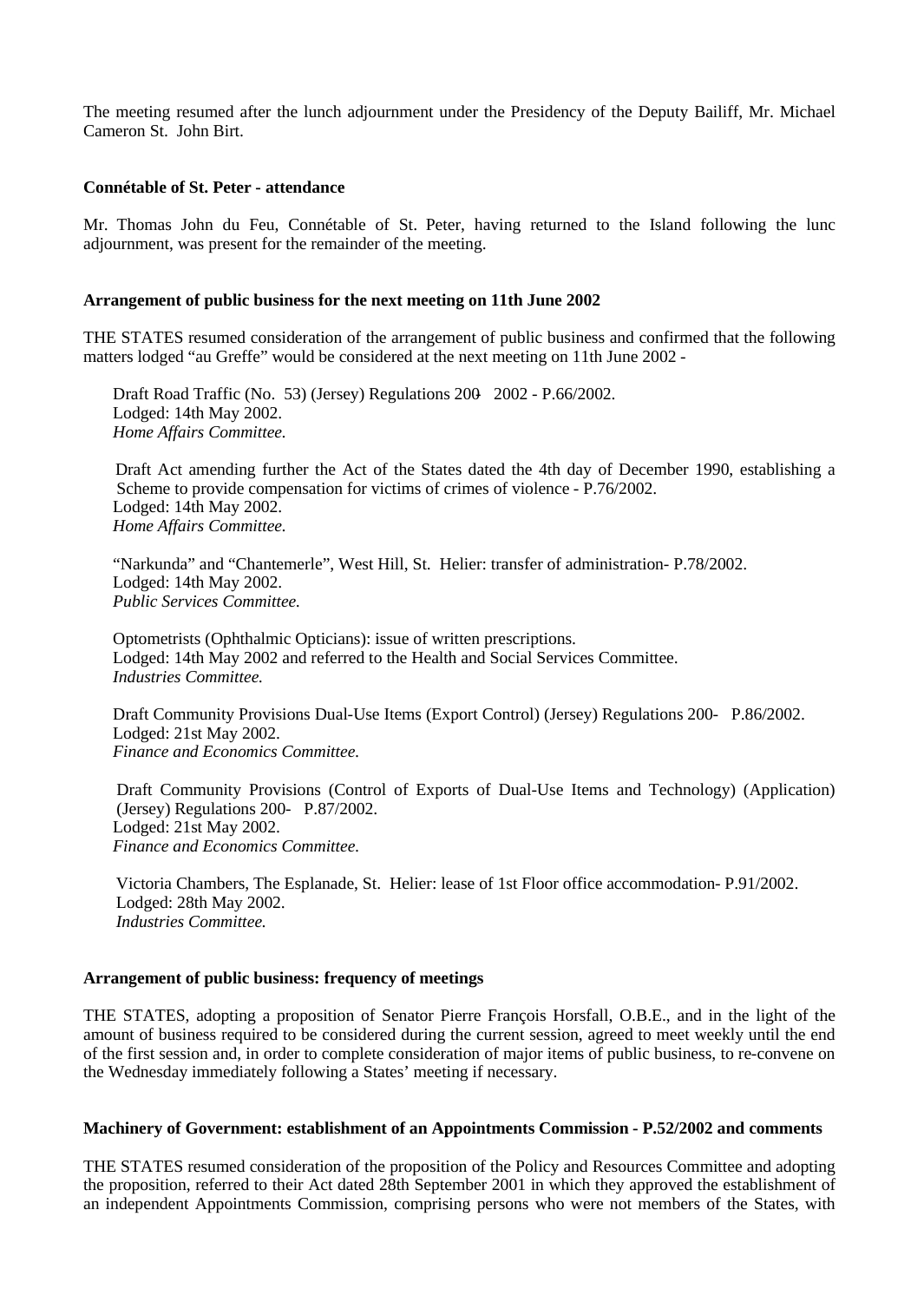responsibility for ensuring that senior appointments to the civil service and autonomous and quasiautonomous public bodies were properly made, and which as its first task would recommend to the States a person for appointment as Chief Executive and -

 agreed that the Commission should be established on the basis of the 'Constitution and Terms of Reference' contained in Appendix 1 of the report of the Policy and Resources Committee dated 28th March 2002.

Members present voted as follows **-**

**"Pour" (37)**

#### **Senators**

Horsfall, Stein, Quérée, Bailhache, Norman, Kinnard, Le Sueur, Lakeman.

#### **Connétables**

St. Martin, St. Ouen, St. Brelade, St. Lawrence, St. Mary, St. John, St. Peter, St. Clement, St. Hel

### **Deputies**

H. Baudains(C), St. Mary, Trinity, Duhamel(S), Routier(H), Layzell(B), Grouville, Huet(H), St. Martin, Le Main(H), Vibert(B), St. Peter, Dubras(L), St. Ouen, Dorey(H), Voisin(L), Scott War (S), Le Hérissier(S), Fox(H), Bridge(H).

#### **"Contre" (11)**

### **Senators**

Le Maistre, Syvret, Le Claire.

#### **Connétables**

Grouville, Trinity.

#### **Deputies**

Breckon(S), St. John, G. Baudains(C), Troy(B), Martin(H), Southern(H).

## **Draft Public Elections (Jersey) Law 2002 (Appointed Day) Act 200- P.59/2002**

THE STATES, in pursuance of Article 75(2) of the Public Elections (Jersey) Law 2002, made an Act entitled the Public Elections (Jersey) Law 2002 (Appointed Day) Act 2002**.**

## **Draft Public Elections (Jersey) Regulations 200- P.60/2002**

THE STATES**,** in pursuance of Articles 3, 7, 13, 20, 24, 32, 34, 43 and 72 of the Public Elections (Jersey) Law 2002, made Regulations entitled the Public Elections (Jersey) Regulations 2002.

#### **Manual Workers' Joint Council: Employers' Side membership - P.65/2002**

THE STATES, adopting a proposition of the Human Resources Committee, referred to their Act dated 9th November 1961 concerning the membership of the Manual Workers' Joint Council, and their Act dated 15th January 2002, in which they approved the Employers' Side for 2002, and appointed Mr. John David Richardson, Chief Executive Officer, Public Services Department, as a member with immediate effect, in place of Dr. Clive Jerry Swinnerton.

## **Change in Presidency**